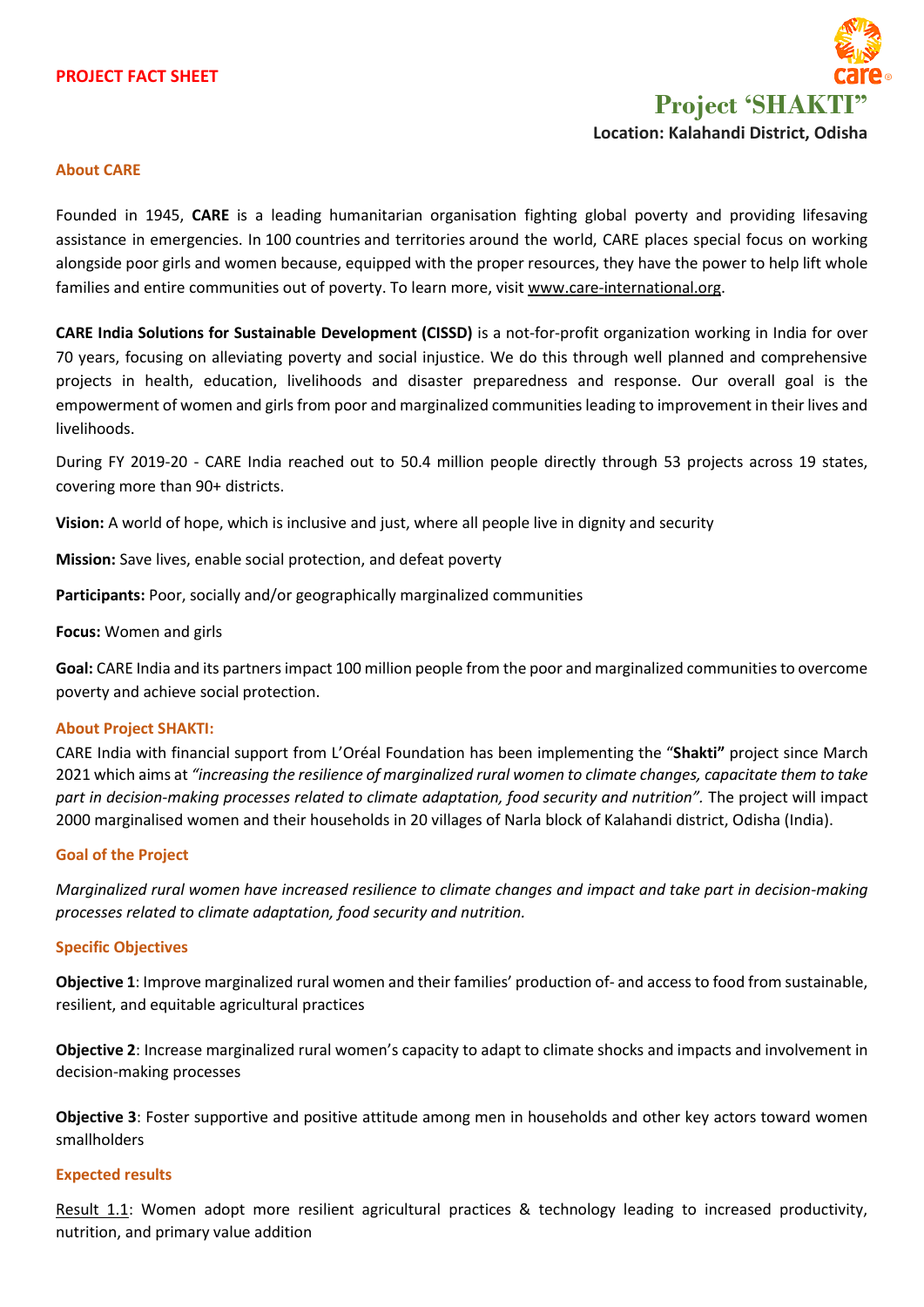

Result 1.2: Women are better able to access affordable & quality inputs (information, credit, technology, extensio services), enhancing agricultural sustainability, productivity, and income

Result 1.3: Women increasingly take up entrepreneurial roles in the agricultural value chain, engage with value chain actors and access government schemes

Result 2.1: Collectives of women facilitate enhanced access of women from poor and vulnerable households to resilience-building resources, services, and opportunities

Result 2.2: Marginalized rural women have increased their capacity to anticipate climate risks and plan for the future

Result 2.3: Governance and management of community resources critical to climate change resilience is improved, with effective participation of local communities especially women from poor and vulnerable households

Result 3.1: Involvement of women in agricultural production and management at the household level is increased

Result 3.2: Key actors are sensitive to the needs and aspirations of women farmers

### **Project Location**

The project is implemented in 20 villages in upland and low land tracts of Narla blocks in **Kalahandi district of Odisha.** 



**Kalahandi district of Odisha state in India**

| Target project participants for "SHAKTI" project |                                                                     |                                                                            |
|--------------------------------------------------|---------------------------------------------------------------------|----------------------------------------------------------------------------|
| <b>Impact Group</b>                              | Geography                                                           | <b>Specific Interventions</b>                                              |
| 2000 marginalised women                          | 20 villages in Narla block of Kalahandi<br>district, Odisha (India) | Climate<br>change,<br>women<br>empowerment, food security and<br>nutrition |

### **Results to be achieved by the project:**

**SO.1: Marginalized rural women communities and their families have improved access to food availability from sustainable agricultural production** 

**Result 1.1: Women adopt improved and more resilient agricultural practices & technology leading to increased productivity, nutrition, and primary value addition**

**Activity 1.1.1. Formation of Farmer Field School (FFS) with demo-plots managed by lead/model farmers for the dissemination of Sustainable, Productive, Equitable and Resilient (SuPER) agricultural practices.**

- Identification of small and marginal women farmers through Baseline Survey and Rapid Rural Appraisal (RRA) on testing selection criteria (most backward communities, landholding pattern, crop loss, moncropping practice, low awareness on climate resilience, etc)
- Identifying and capacity building of Community Resource Persons (CRPs) as lead/ demo farmers to lead identified direct beneficiary farmers groups in cluster villages and follow up and MIS on project implementation, Package of Practices and monitoring quality, referral, etc.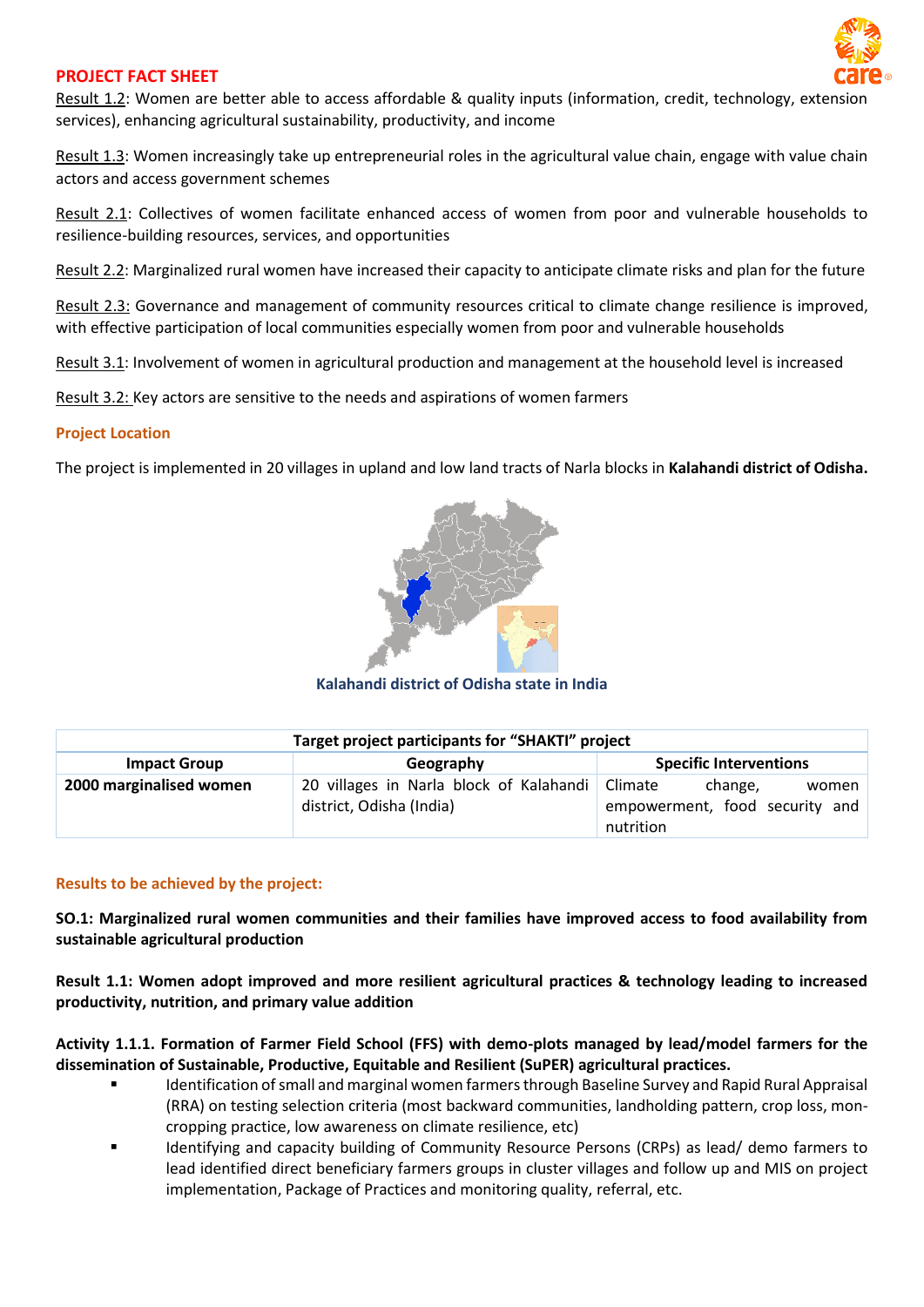

- Formation of Farmer Field School (FFS) with group comprising 20 farmers, with demo-plots of CRPs for imparting training and building capacity though on-site training, demonstration of Package of Practices and empowering women farmers through an adaptive conscious capacity enhancement.
- Elaboration of a Package of Practices (PoP) and Standard Operating Procedures (SoP) based on and adapting successful projects of WtRF & TARINA project, on climate smart nutrition sensitive agriculture, water structures, small ruminants & poultry, diverse production systems, management of production, packaging, etc. PoPs and SoPs will be developed or adapted to multiple crop-based climate resilience and crop management practices with low cost-efficient technology adaptation specific to the geography
- Training of trainers of village support staff on Improved Agriculture Practices (pre sowing, sowing, vegetative and harvest)
- Development and dissemination of farmers progress cards
- Exposure visit to research centers: Krishi Vigyan Kendra (KVK) "Farm Science Centre", Odisha University of Agriculture and Technology (OUAT) and other technical institutes to learn improved agricultural production practices
- Orientation & handholding of village farmer groups on improved agricultural practices (pre sowing, sowing, vegetative and harvest) through farmer field school approach
- Organization of field days after each stage of crop cycle
- Promotion of crop rotation and intercropping practices
- Development of video films, IEC materials etc. around improved production practices
- Engagement of a part-time entomologist to provide on-farm guidance to the impact population on pest and diseases
- Introduction of women friendly tools and equipment for cost effectiveness and drudgery reduction
- Demonstration of pedal pump, drip irrigation system in the villages with the support of various supply agency / company
- Multi-cropping and Crop Diversification to enhance net productivity and moving beyond monocropping. Diversification into high value and short duration vegetables in summer and winter crops leading to higher productivity and income from food crops will be an essential intervention strategy.
- Community Nursery Units to ensure climate resilient and nutrient sensitive vegetable sapling availability for production support to project farmers and for huge demand existing among small and marginal farmers in the state.
- Promotion of kitchen garden for nutrition security
- Promotion of demonstration sites on preparation of organic manure, bio-pesticides for promotion of organic cultivation

# **Activity 1.1.2. Support to the adoption of improved practices & technology for Primary Value Addition**

- Training of trainers of village-level support staff on improved post-harvest management and primary value addition
- Exposure visits of farmer group leaders to established clusters / markets to understand primary value addition prospects and process
- Convergence with various research institute to bring innovative practice and women friendly tools around post-production management

# **Result 1.2: Women are better able to access affordable & quality inputs (information, credit, technology, extension services), enhancing agricultural sustainability, productivity and income**

# **Activity 1.2.1: Support to the development of critical market infrastructure**

- Provision of common facility infrastructures in the villages i.e. multipurpose yard, trolley, storage etc.
- Dialog with various govt. and private pvt. agencies to bring convergence around creating infrastructures at various level
- Establishment of minimum market infrastructure i.e. weighing scale, sack packer and moisture meter at the village level
- Orientation to the farmers leaders about the use and management of the created market infrastructures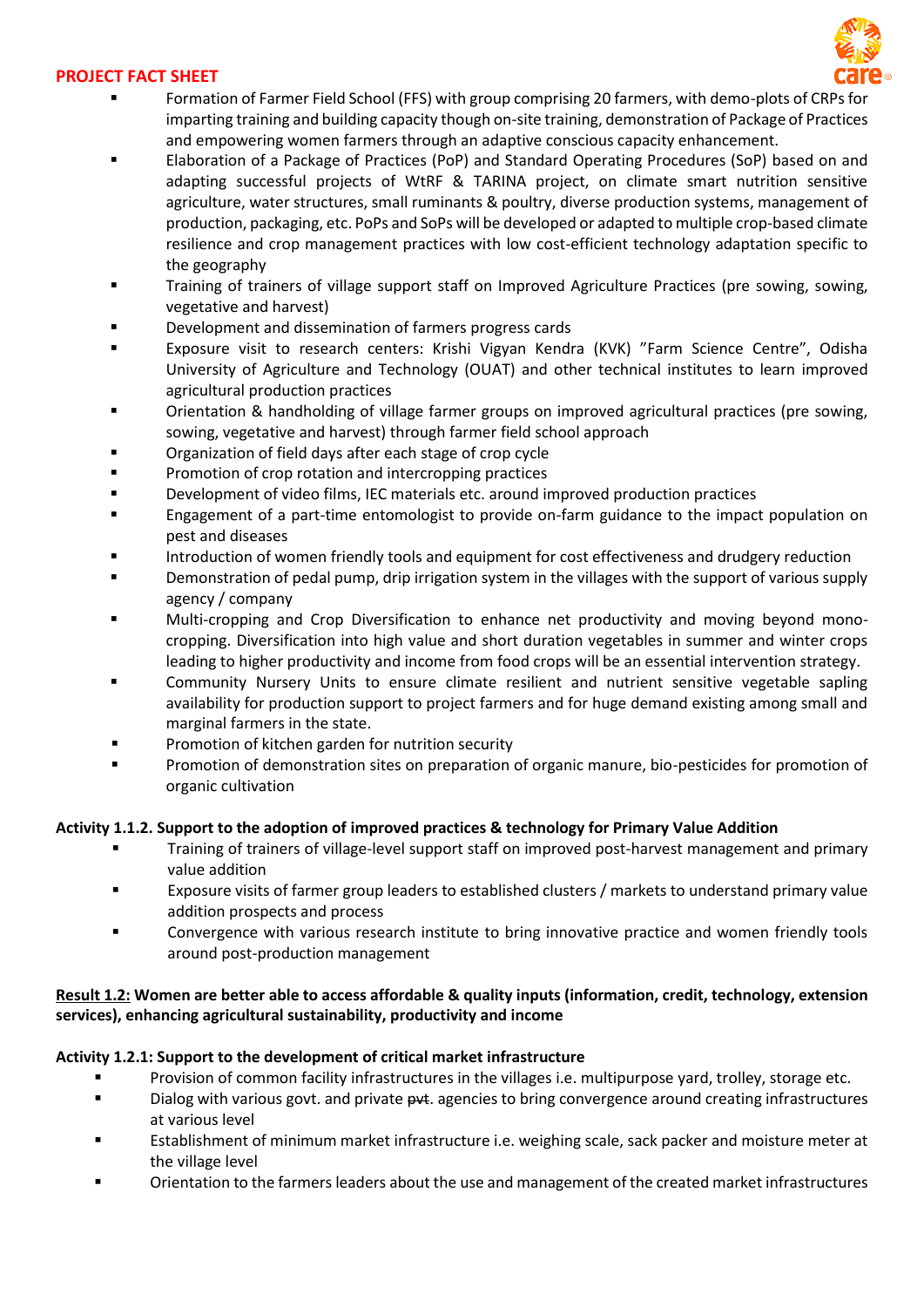

### **Activity 1.2.2: Facilitate access to market information to support marketing practices**

- Development of output traders, institutional buyers, manufactures database
- Retailing Market Mapping: enhanced digital technology access linked to mapping of sales point to ensure highest prices for the produce for the beneficiaries in pulses, high value vegetables, etc.
- Software and hardware provision for ICT-based market information system at the cluster/village-level including installation of market information boards
- Linkages with Regulated market committee (RMC) for receiving govt. mundi price regularly and dissemination of information on minimum support price of different commodities

# **Activity 1.2.3: Support women farmers' access to Financial Inclusion Services i.e. savings, credit and insurance schemes**

- Regular savings by the women Self-Help Groups for resilience building
- Build linkages with bank and other financial institutions for access to credit facilities
- Promotion of crop and health insurance for women farmers in consultation with various insurance company
- Access to Pradhan Mantri Fasal Bima Yojana (PMFBY for crop insurance)

# **Result 1.3: Women increasingly take up entrepreneurial roles in the agricultural value chain, engage with value chain actors and access government schemes**

# **Activity 1.3.1: Development or strengthening women-led micro-enterprises as an alternative livelihood source for women**

- **Establishment climate resilient agri-kiosks and other micro-enterprises managed by women**
- Linkages of farmers with agri-kiosk for inputs and support services
- Need-based financial support to the entrepreneurs to establish the unit and create service provisions for the impact farmers on agriculture, agri allied and nonfarm activities
- Technical training for women entrepreneurs around identified micro enterprise

# **Activity 1.3.2: Linkage of women entrepreneurs and producers with value chain actors**

- Value chain-specific gap assessment
- Interaction meeting between the marginalized rural women representatives and other value chain actors at the block and district level
- Convergence to bring extension services to women entrepreneurs
- Customize the extension services laid by various departments

# **Activity 1.3.3: Linkage of women entrepreneurs and producers with government schemes**

Development and distribution of leaflets on govt. schemes and benefits for dissemination of information to women farmers

# **SO.2: Marginalized rural women have increased their resilience to climate changes and impact by taking part in decision-making processes**

# **Result 2.1: Collectives of women facilitate enhanced access of women from poor and vulnerable households to resilience-building resources, services and opportunities**

# **Activity 2.1.1: Set-up and support to farmer interest groups**

- Formation of farmer interest groups with the representation of women smallholder farmers
- Capacity-building and handholding support to the farmers interest groups on governance and management
- Exposure visits of the farmers group leaders to successful producer company / cooperatives for vision building
- Experience sharing meetings at the farmer-group level after first crop cycle and emergence of the need for promotion of self-managed secondary institution at the cluster level. This idea is to develop an umbrella organization with the representation of members from the Farmers Interest Groups of the project villages to network with government and private actors to address their needs and priorities, agregation of farm produce, bargaining with traders for better price and building market linkages for regular supply of inputs i.e. seed, fertilizer, pesticides and output marketing.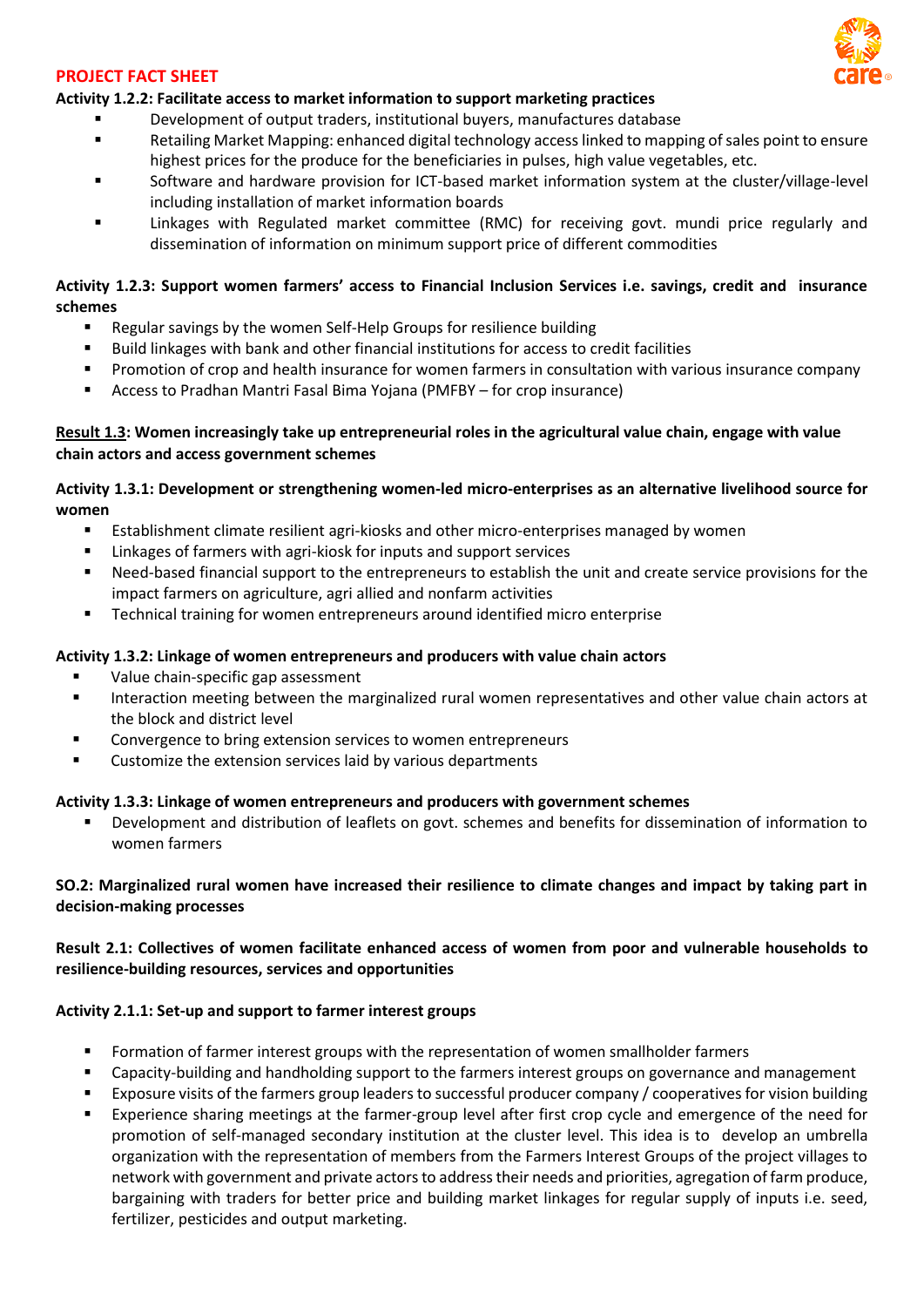- **•** Consultation with farmer group members, executive body, stakeholders and other members to decide the legal structure of the secondary institution
- Analysis of options and finalize the best and most appropriate institutional structure
- Registration and License for trading, i.e. Tax Identification Number (TIN), Goods and Services Tax (GST) etc. at the secondary institution level, which are pre-requisite to undertake business activities
- Strengthening of secondary institution in record keeping and establishing accounting system for business
- Business development plan for the secondary institution
- Linkages with National Agricultural Bank (NABARD, OLM), SC/ST financial corporation for working / venture capital support
- Board meeting and annual general body meeting of the secondary institution

# **Activity 2.1.2: Set-up and strengthening of Self-Help Groups**

- Mapping of existing Self-Help Groups
- Formation of new Self-Help Groups and revival of dormant/defunct Self-Help Groups
- Strengthening of Self-Help Groups through regular meetings, savings, inter-loaning and establishing linkages with banks and financial institutions, leveraging resources from government schemes etc.
- Leadership development through training and exposure visits

### **Activity 2.1.3: Community-level climate vulnerability assessment and adaptation planning**

- Conducting Climate Vulnerability and Capacity Assessment (CVCA) in project villages
- Organization of annual village-level meetings for PSP development
- Preparation of Village Disaster Resilience Plans
- Finalization and dissemination of PSPs through wall paintings, brochures and in meetings of farmers groups and SHGs
- Organizing Panchayat, Block, District level Workshop involving government, civil society and the private sector stakeholders on climate change and resilience.

# **Result 2.2: Governance and management of community resources critical to climate change resilience is improved, with effective participation of local communities especially women from poor and vulnerable households**

### **Activity 2.2.1: Set-up and/or strengthening of SHG-led grain banks**

- Organise village level meeting for set-up of grain bank
- Selection of SHG having infrastructure and interest to establish grain bank
- SHG members trained on safe and scientific storage of grain
- Protocol developed for grain bank management by the SHGs

### **Activity 2.2.2: Set-up of seed banks of climate resilient and stress tolerant crops varieties**

- Organize village meetings for set-up of seed banks
- Access of traditional varieties of seeds (especially paddy) through organizing seed fairs
- Organize training on scientific seed conservation and storage methods

### **Activity 2.2.3: Village-level demonstration on soil and water management systems**

- Assessment of soil and water conservation requirements
- Conservation of rainwater through various water conservation models
- Training of communities on water conservation models through FFS sessions
- Linkage building with Mahatma Gandhi National Rural Employment Guarantee Act (MGNREGA) (for building soil and water conservation structures through paid community labour)

# **SO.3: Foster support and positive attitude among men in households and other key actors for women smallholders**

### **Result 3.1: Increased involvement of women in agriculture production and management at the household level**

### **Activiti 3.1.1: Gender dialogues at household and community levels**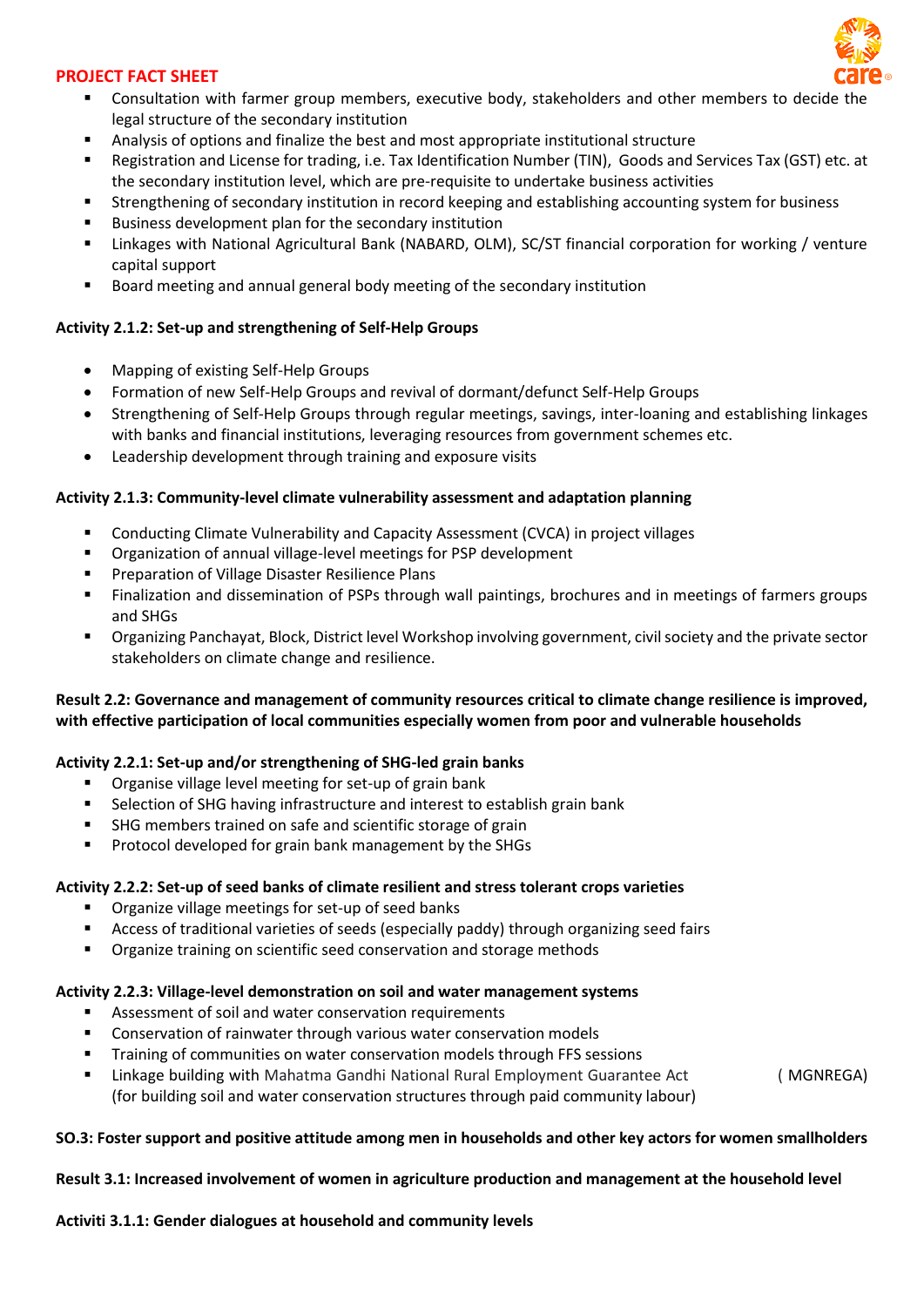

**■** Introduction of gender tools to accelerate dialog between male and female around various socio-economic issues

### **Activity 3.1.2: Capacity-building on equitable household level business development planning**

- Capacity building of field implementation team on "Household level business development planning process"
- Development of HH level crop planning format / card
- Awareness generation of marginalized rural women about the service provision of various agri. Departments
- Develop cluster level platforms for sharing knowledge and experience of marginalised rural women

### **Result 3.2: Key actors are sensitive to the needs and aspirations of women farmers**

**Activity 3.2.1: Creation of an interactive platform between various agriculture departments and** marginalized rural women **leaders to discuss about the needs and expectations of the women farmers from the departments**

- Develop a cluster level platform involving potential leaders of marginalised rural women and representatives of line departments i.e. agriculture, horticulture, veterinary, fisheries, KVK etc. for sharing knowledge and experience of marginalised rural women. Key village level workers of various government departments will also be included in the platform.
- This will act as a common interactive platform between various agriculture departments and IP leaders to discuss about the needs and expectations of the women farmers from the departments.
- Bi-monthly meetings of the officials of line departments and Impact Population will be conducted during the course of the project period.

### **INTERVENTION STRATEGY**



### **Key Result Areas:**

- Women adopt improved agricultural production practices and technology (pre-sowing, sowing, vegetative and harvest), Soil and Water
- Women adopt improved practices & technology for Primary Value Adition (PVA) (PVA-drying, cleaning, grading, standardisation and packaging, storage, transportation, FAQ)
- Women use critical market infrastructure and information to inform marketing practices. (Women have access to remunerative agricultural market). FAQ- standards adopted, access, to market infrastructure (especially storage, transport etc.)